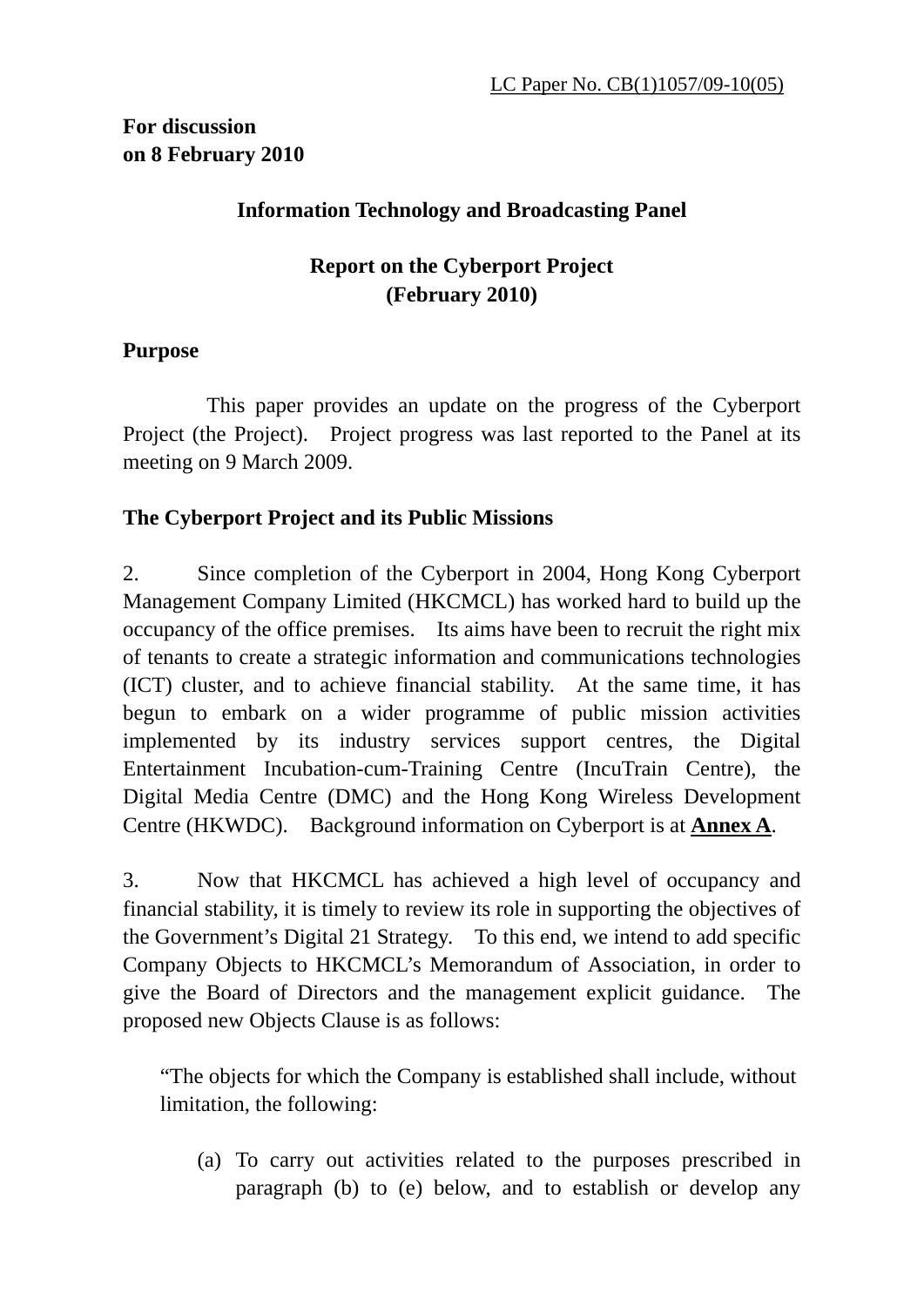premises where such activities are, or are to be, carried out, and to manage and control the land, premises and other facilities comprised in such premises;

- (b) To promote the development of Hong Kong as a centre for international and regional trade and collaboration in information and communications technologies (ICT) products and services;
- (c) To facilitate the application of ICT in manufacturing, service and creative industries in Hong Kong;
- (d) To promote the development of Hong Kong as a digital economy and as an inclusive knowledge-based society; and
- (e) To promote the use of ICT in order to encourage environmentally sustainable development."

4. Following adoption of these Objects, HKCMCL management will propose a programme for implementing the public missions for approval by the Board of Directors, consulting with the Government to ensure that the programme is aligned with the latest action plans under the Digital 21 Strategy.

## **Financial Performance**

5. Cyberport has a healthy financial position. The audited accounts of the Cyberport Companies<sup>[1](#page-1-0)</sup> for the financial year ended 31 March 2009 (the 2008/09 Accounts) are shown at **Annex B**. For the 2008/09 financial year, the operating revenue of the Cyberport Companies was \$361 million, compared with \$319 million in 2007/8 and \$263 million in 2006/07. Correspondingly, the operating profit before depreciation, financial costs and tax and excluding Project Income from the ancillary development was \$96 million<sup>[2](#page-1-1)</sup> in 2008/09, compared with \$103 million in 2007/08 and \$36 million

<span id="page-1-0"></span> $\overline{a}$ <sup>1</sup> Three private and wholly-owned companies, namely, Hong Kong Cyberport Development Holdings Limited, Hong Kong Cyberport Management Company Limited and Hong Kong Cyberport (Ancillary Development) Limited (collectively referred to as the "Cyberport Companies" in this paper) have been set up under the Financial Secretary Incorporated (FSI) to oversee the implementation of the Project.

<span id="page-1-1"></span> $2$  \$96 million is the difference obtained by subtracting "Project income" from "Operating profit before depreciation" in the Consolidated Profit and Loss Account in **Annex B**. The numbers are \$95,540,069 for 2008/09, \$103,226,890 for 2007/08 and \$36,424,341 for 2006/07.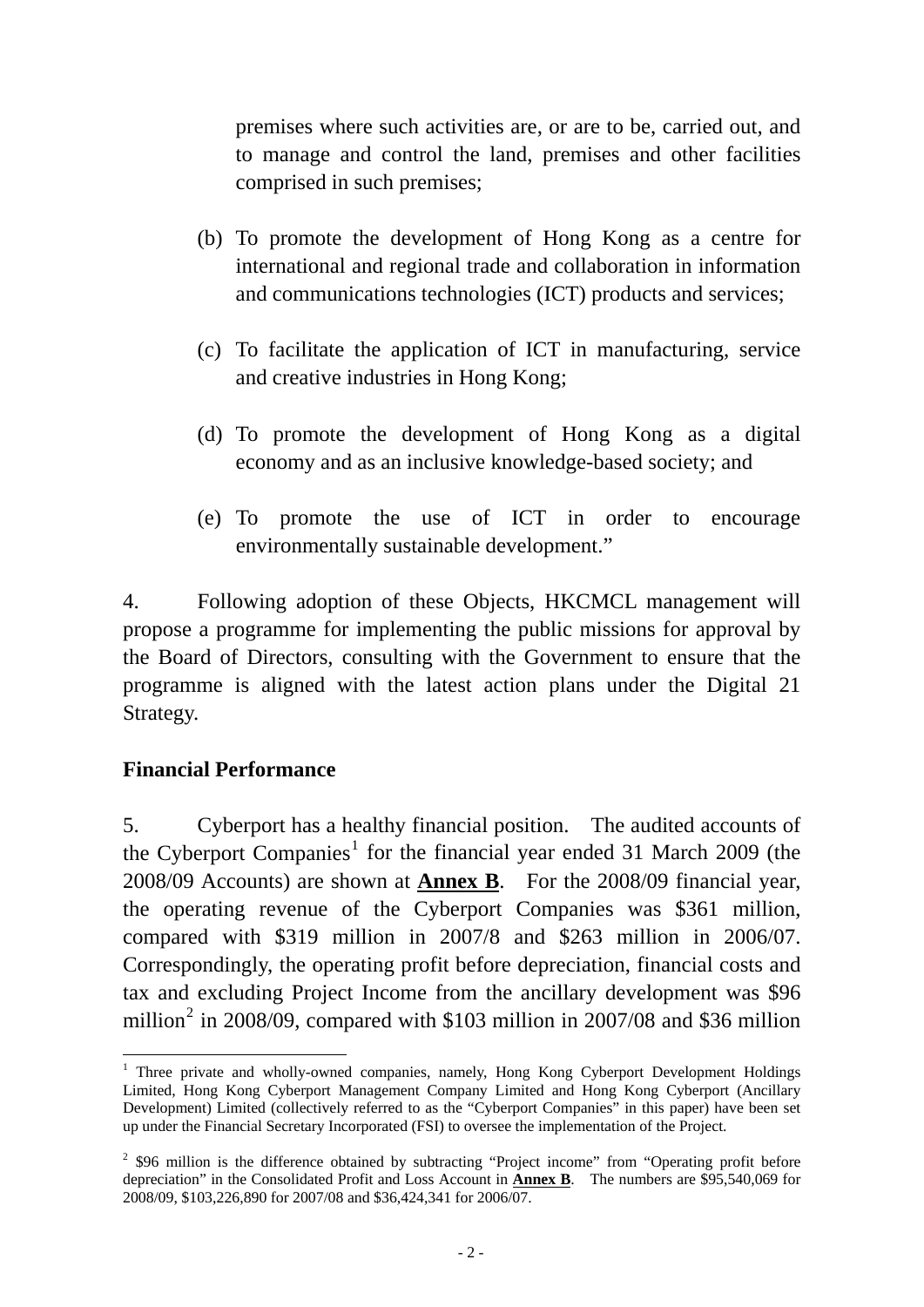in 2006/07.

6. The Project Income from the ancillary residential development was \$3.98 billion in 2008/09. Further Project Income is expected to be available until around 2010/11, the actual amount of which will depend on the sales performance of the residential units. As of December 2009, the Government has received a total of about \$16.65 billion in surplus proceeds. This exceeds the capital contribution of \$7.93 billion that the Government has made to the Project in the form of land grant for the ancillary development and the associated essential infrastructure development.

# **Office and Arcade Occupancy**

7. As of end December 2009, fifty-six (56) corporate tenants occupied 87% of the lettable **office** space, compared with 87.8% at end December 2008 and 86.3% at end December 2007. They consist of fifty (50) commercial tenants, five (5) not-for-profit organizations and one (1) government office.

8. Forty-eight percent (48%) of the commercial tenants have an overseas origin and thirty-eight percent (38%) of the commercial tenants were new to Hong Kong. They created new business and employment opportunities for the local economy. According to a survey conducted in November 2009, Cyberport office tenants employed around 3 900 workers.

9. As of end December 2009, 93.2% of the lettable retail space in the **Arcade** has been let as compared with 85% in end December 2008. This represents a 8.2% increase in Arcade occupancy.

# **External Relations**

10. To promote Hong Kong as a leading digital city in the region, Cyberport has built up good relations with international counterparts, including hi-tech parks on the Mainland and overseas, through promotion of technological collaboration and exchanges, delegations and visits. Between March 2009 and December 2009, Cyberport received more than sixty-three (63) delegations from over sixteen (16) countries and signed eleven (11) cooperation agreements with organizations from countries all over the world. Among the many was the first Knowledge Sharing and Transfer Agreement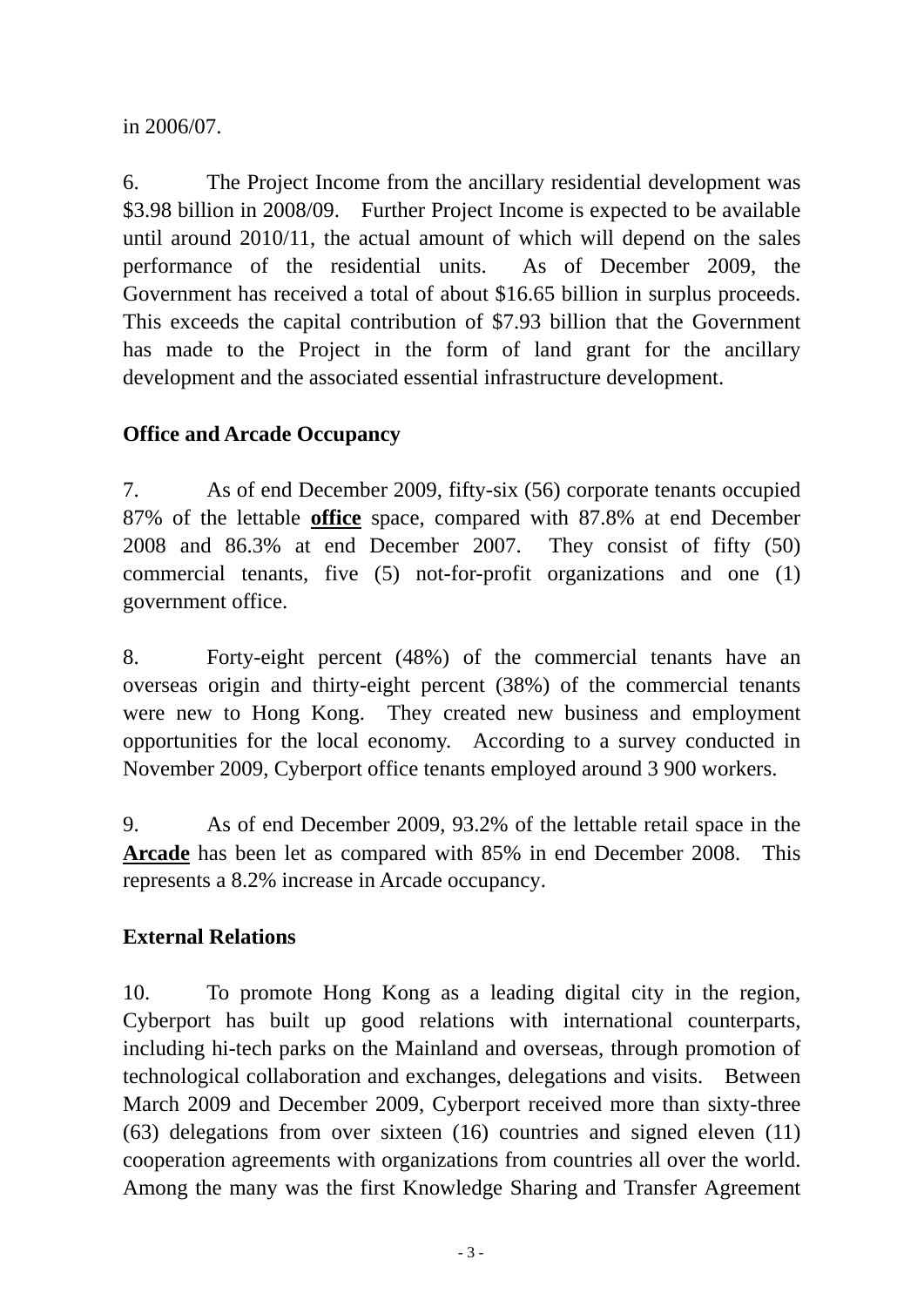signed by Cyberport with New Zealand in November 2009. This shows a strong level of international recognition of Cyberport as a business role model in sharing knowledge, know-how, processes and services in the furtherance of a digital innovation hub in the region.

# **Strategic Cluster of Information Technology (IT) & Related Enterprises**

11. Cyberport has succeeded in attracting a strategic cluster of quality IT and IT related companies. Last year, a leading multinational IT company established its first Cloud Computing Laboratory in Hong Kong in Cyberport. This has helped to unleash cloud computing technology development in Hong Kong through facilitating our local businesses to jump start their cloud computing projects.

12. Cyberport enables clustering of quality IT tenants and becomes a networking platform for interaction and exchange among the IT industry professionals and experts who come from within and beyond the Cyberport community. Between March 2009 and December 2009, a total of forty-five (45) IT related conferences and events were organised in Cyberport. They attracted over 8 600 participants and facilitate the development of Hong Kong as a hub for technological cooperation and trade. Events included the Sixth Digital Entertainment Leadership Forum 2009 where renowned overseas experts shared their vision with local digital entertainment industry, and the Internet Protocol version 6 (IPv6) Conference and training held in November 2009 where experts in the field joined together to share insights for the latest technological development.

13. As a good illustration of the synergy that the Cyberport cluster has achieved, twelve (12) mobile and wireless applications were developed for deployment by local enterprises through the TD-SCDMA platform under the TD-SCDMA Project on the full cooperation between HKWDC and a private-sector enterprise in TD-SCDMA equipment. Such fruitful deliverables were showcased for dissemination in Cyberport's TD-SCDMA Service Development Centre and a commercial demonstration centre in Beijing.

14. Further evidence of the synergy was a two-year research & development project for which DMC was funded by the Shenzhen-Hong Kong Innovation Circle to develop a digital content distribution platform between Guangdong and Hong Kong using MPEG-21 Digital Rights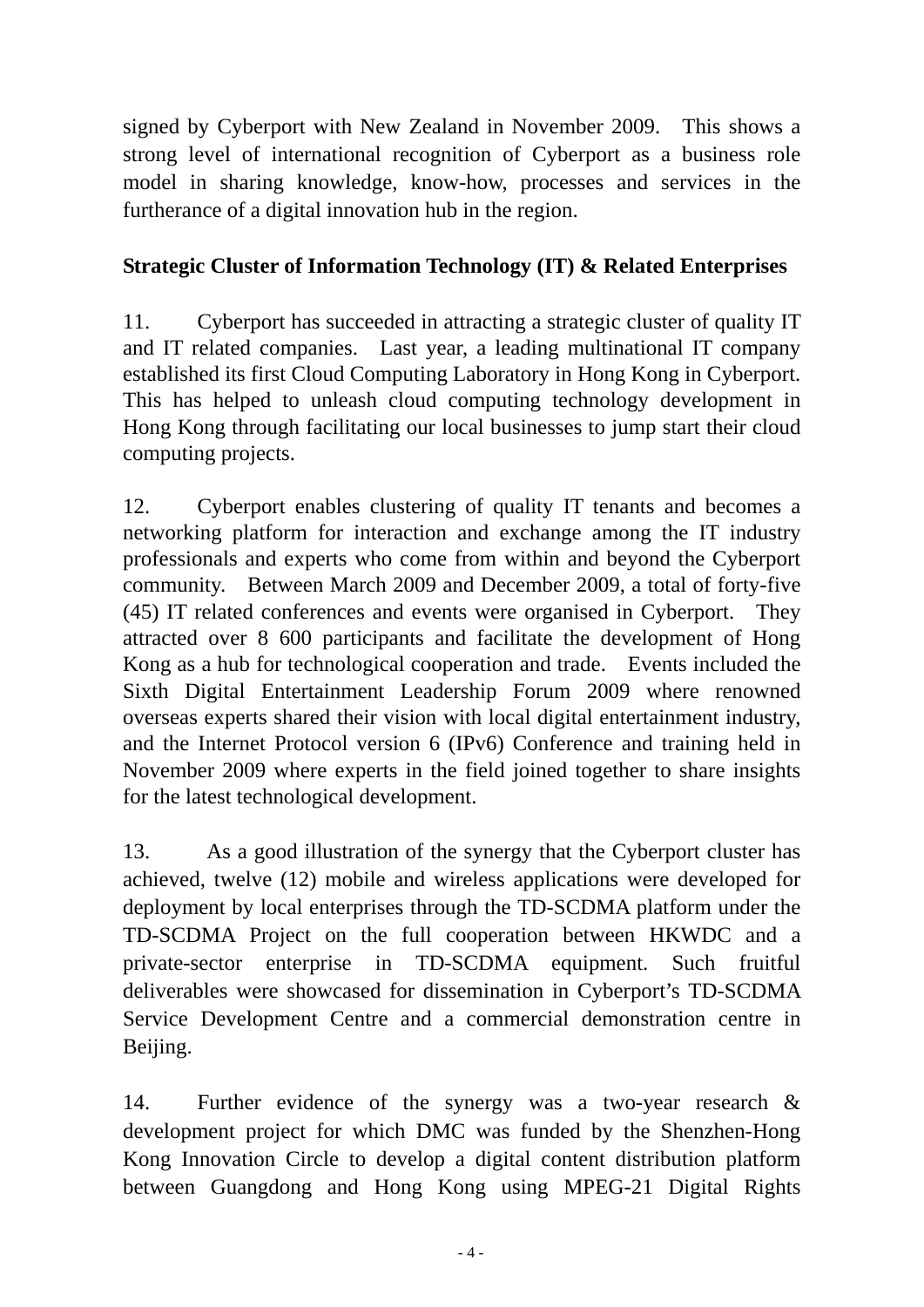Management (DRM) system which was jointly developed with the Peking University Shenzhen Graduate School. The project has made positive progress in developing related digital video standards.

## **Support for Small and Medium Enterprises (SMEs)**

15. As of end December 2009, twenty (20) out of fifty (50) of the commercial office tenants were SMEs. This represents forty percent (40%) of the commercial office tenancy. The mix of SMEs has been an essential constituent in Cyberport's tenant portfolio in accordance with its public mission.

16. Cyberport IncuTrain Centre has been committed to nurturing start-up companies through its IncuTrain Programme. The programme provides incubatees with not only technological knowledge and techniques indispensable to their pursuit of a successful business in a knowledge-based highly-competitive industry, but also all-round business support services. The Centre provides state-of-the-art infrastructure and technical tools which include, among other things, a ten (10) Giga bits per second (Gbps) network core set up within the Centre for handling large media files on a cloud computing platform sponsored by a leading supplier of network equipment, and the latest PDA phones sponsored by a famous South Korea electronic company to assist the development of mobile applications. It also provides local and international business network as well as business matching meetings to connect incubatees with potential investors that are critical to business development and opportunities, arranges overseas and local trade shows and exhibitions for showcase of incubatees' products and services, promotes media coverage through interviews with publishers and broadcasters for wide dissemination of successful incubatees' experience to enhance their confidence and public image.

17. IncuTrain Centre's work of nurturing SMEs has been well received in the territory. As of December 2009, the IncuTrain Programme has received a total of 195 applications and has admitted a total of ninety-four (94) incubatees. A record of fifty-six (56) applications for incubation has been received in the latest intake compared to an average of twenty-eight (28) applications per intake in the past. The two-fold increase in the number of applications not only reflects the industry's demand for incubation but also indicates recognition for the work and accomplishments of the Centre.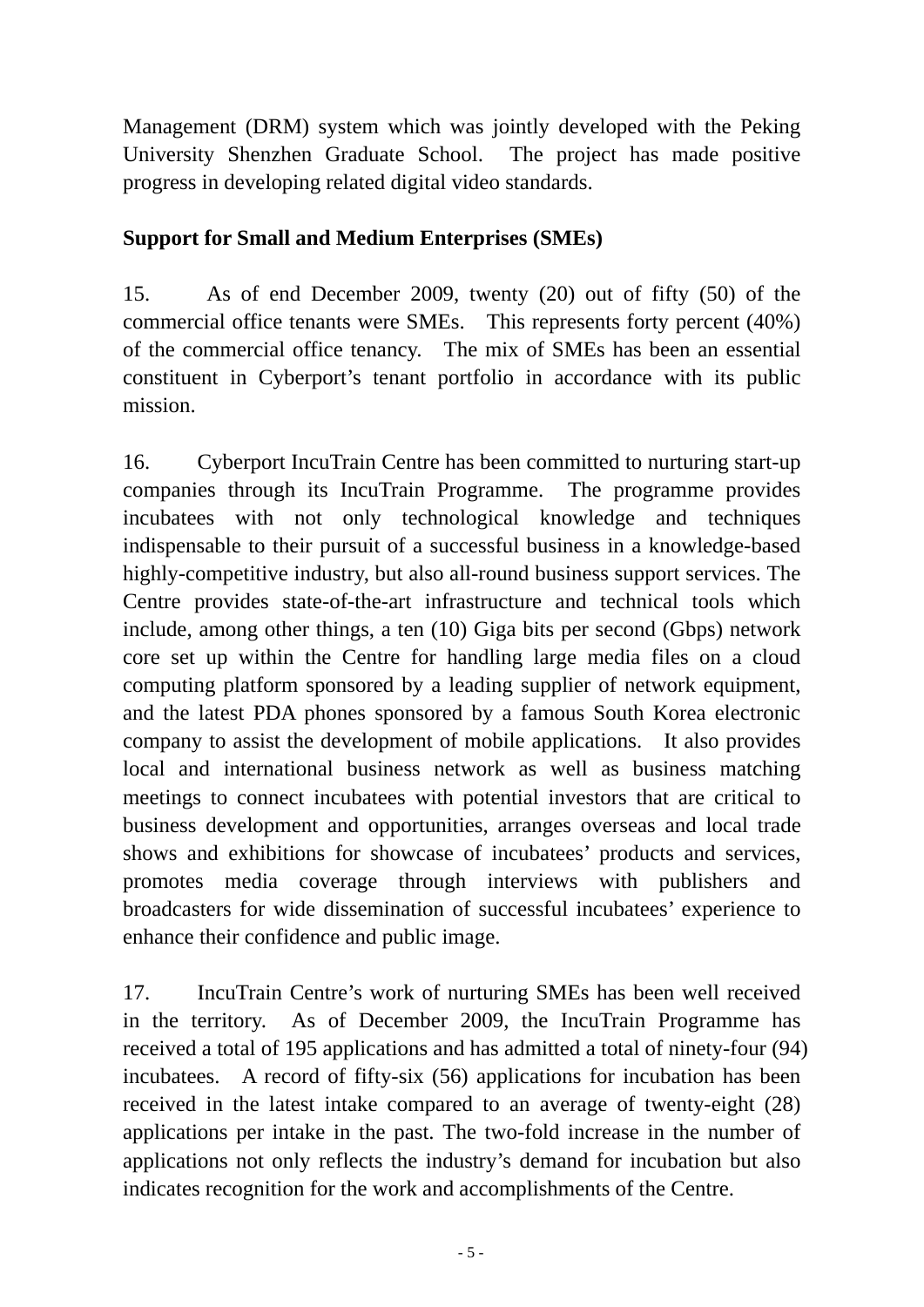18. In 2009, Cyberport launched the pilot Creative Micro Fund by setting up a seed fund for supporting start-ups in the local creative industry. Each successful applicant is sponsored HK\$100,000 in support of their innovative projects related to digital entertainment, digital content and digital lifestyle. A total of seventy (70) applications for funding sponsorship were received.

19. Furthermore, under the joint initiative between Cyberport and a leading multinational computer technology corporation, a support centre was opened in March 2009 to provide incubatees, start-ups and SMEs with access to advanced software development tools, as well as technical and business guidance to help accelerate the early stage development of their business.

20. Cyberport has obtained additional funding approval of \$25.2 million from the Legislative Council for the IncuTrain Programme (Phase 2) to continue nurturing and support for the development of SMEs in the IT and IT related disciplines as well as the digital media industry.

# **State-of-the-art Infrastructure**

21. Cyberport has established itself as an ICT icon in Hong Kong, conducive to nurturing IT professionals in the territory. This is realized through the state-of-the-art broadband network and the associated infrastructure built on a garden campus environment in Cyberport.

22. In October 2009, with funding support from the Film Development Fund, Cyberport announced the Digital Cinema Exchange Pilot Scheme for setting up a digital distribution network for the Hong Kong film industry. It enables at least ten (10) local cinemas to download films from overseas servers using Cyberport's high-speed digital distribution network and advanced IT and telecommunications infrastructure replacing the physical delivery of hard disks to the cinemas. This will reduce transportation time and cost, and allow encryption for safe delivery. At a time when broadband film distribution is still not prevalent in Asia, this initiative can bring huge benefits to the film industry in Hong Kong.

23. Riding on its infrastructure, Cyberport continues to make a variety of endeavors which include the provision of the digitalcopyright.hk portal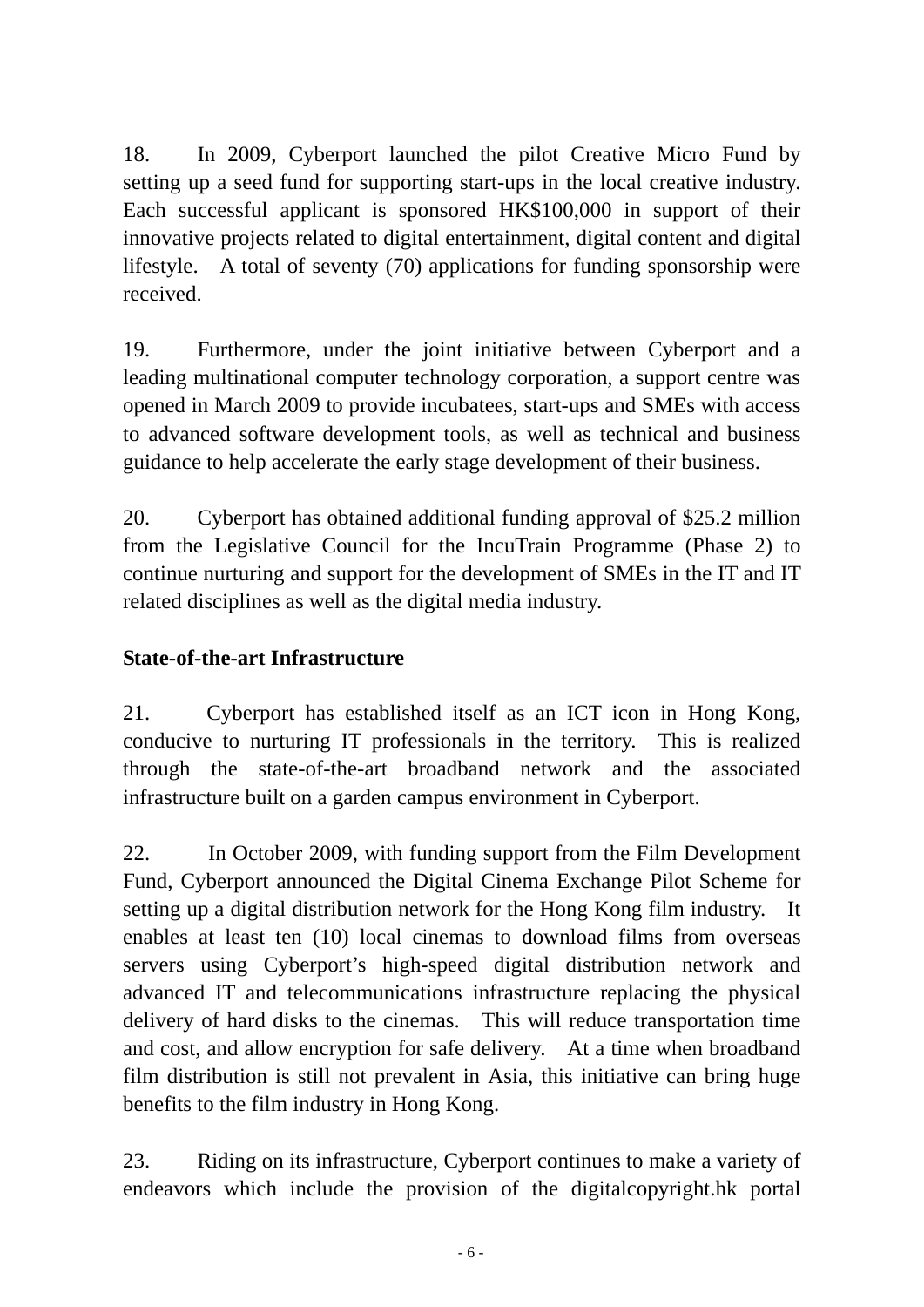running on the DRM system which attracted more than thirty (30) content providers where currently more than 19 600 digital content items such as music clips, training videos, animation, games, etc are stored for download by end-users and consumers, and the "Ubiquitous City – HK" project implemented by HKWDC where twelve (12) applications were developed and launched in the public WiFi network. This stimulates the wireless application development and usage in Hong Kong.

# **Human Capital**

24. In respect of continual commitment to nurture human capital development, DMC has implemented the IT Internship Co-ordination & Facilitation Programme for the third consecutive year. Under this programme (2009/10), thirty-two (32) intern placements of six (6) to twelve (12) months were created from twenty (20) companies to provide local fresh graduates and tertiary students in the IT and digital media related disciplines with on-the-job training opportunities. Among the companies joining this programme, fifty-five percent (55%) of them were new participants reflecting the programme's popularity among employers.

25. Cyberport also continues to organize the IT Exchange Programme (2008/09) through collaboration with forty-one (41) universities and industry partners from across fifteen (15) cities in seven (7) countries including the most renowned universities in the world and famous technology corporations to provide local students with overseas exchange opportunities to broaden their international exposure and widen their vision in the industry. Under this programme, a total of fifteen (15) new exchange projects were created to enable participation of sixty-six (66) local students from six (6) local Universities and tertiary institutions.

26. To promote a digital lifestyle and a creative atmosphere in the community, Cyberport launched the first outdoor DigiPlayground in Asia in July 2009. The community can enjoy a good family day playing creative digital games in Cyberport's Waterfront Park.

27. With a view to cultivating advanced technological know-how among industry players, from March 2009 to December 2009, Cyberport organized forty-two (42) professional training sessions which attracted more than 1 640 local IT practitioners from among its tenants as well as the industry at large.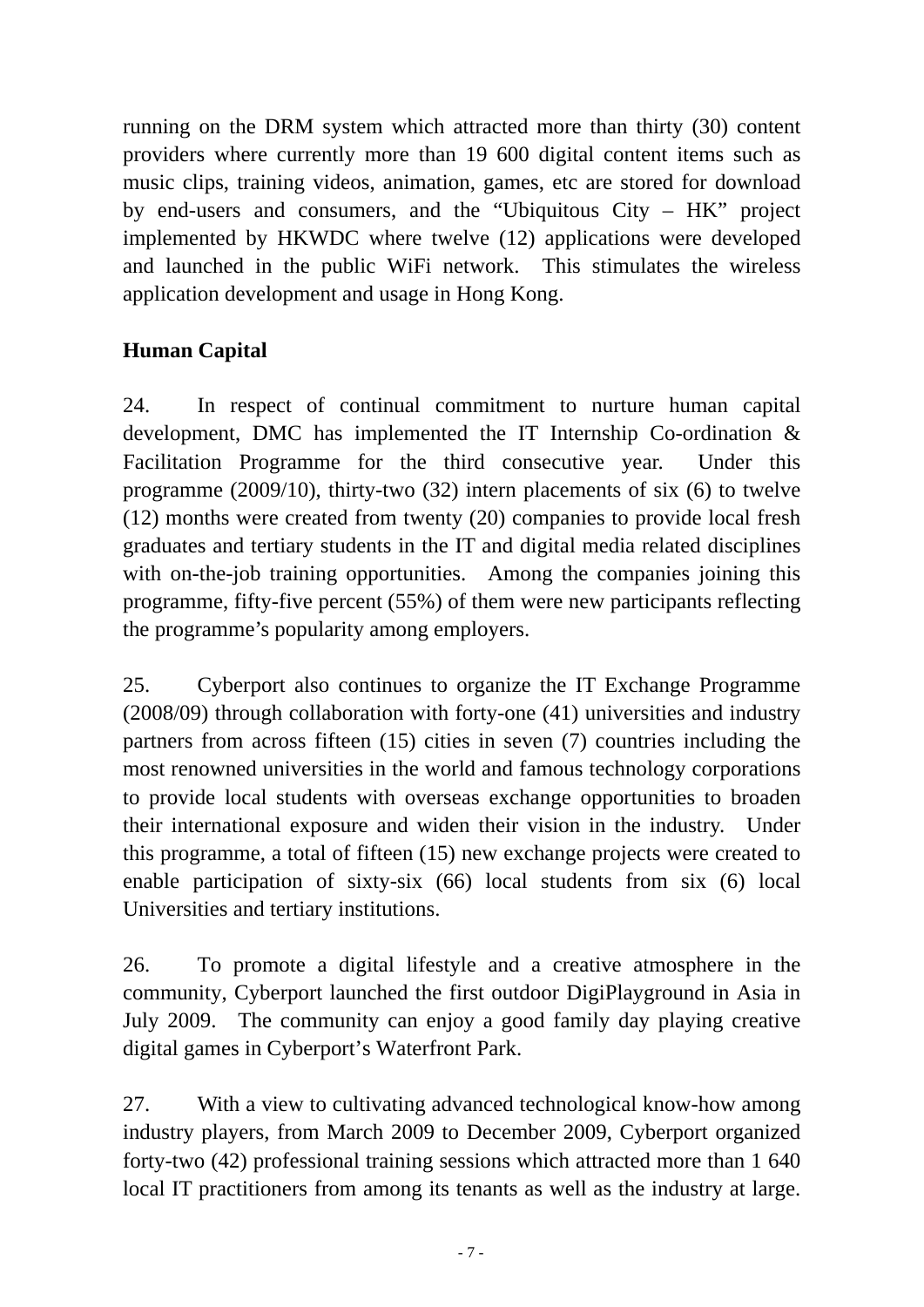Apart from these stakeholders, Cyberport also promotes interest in the latest IT and digital media technology among students and young people. From March 2009 to December 2009, over 2 400 secondary students from forty-three (43) schools or local community organizations visited Cyberport. Cyberport also supports programmes for young people to give them opportunities to participate in IT-focused, digital media themed competitions, contests, training camps and activities organized or sponsored by Cyberport. These human resources-related initiatives undertaken by Cyberport have helped to enhance the competitiveness of our human capital in the industry.

28. Apart from initiatives of its own, Cyberport supports advocates of other community projects for the benefit of human capital development in Hong Kong. Cyberport is involved with an alliance of the District Cyber Centres scheme with a view to bridging digital divide in Hong Kong. In addition, its DMC joined effort with the ICT Human Resources Consortium to reduce unemployment and support career development in the ICT field.

# **Advice Sought**

29. Members are requested to note the progress of the Project and the incorporation of Company Objects in the Memorandum of Association of the HKCMCL to sustain the development of the benefits emerged from the public mission activities of the Project.

**Office of the Government Chief Information Officer Commerce and Economic Development Bureau February 2010**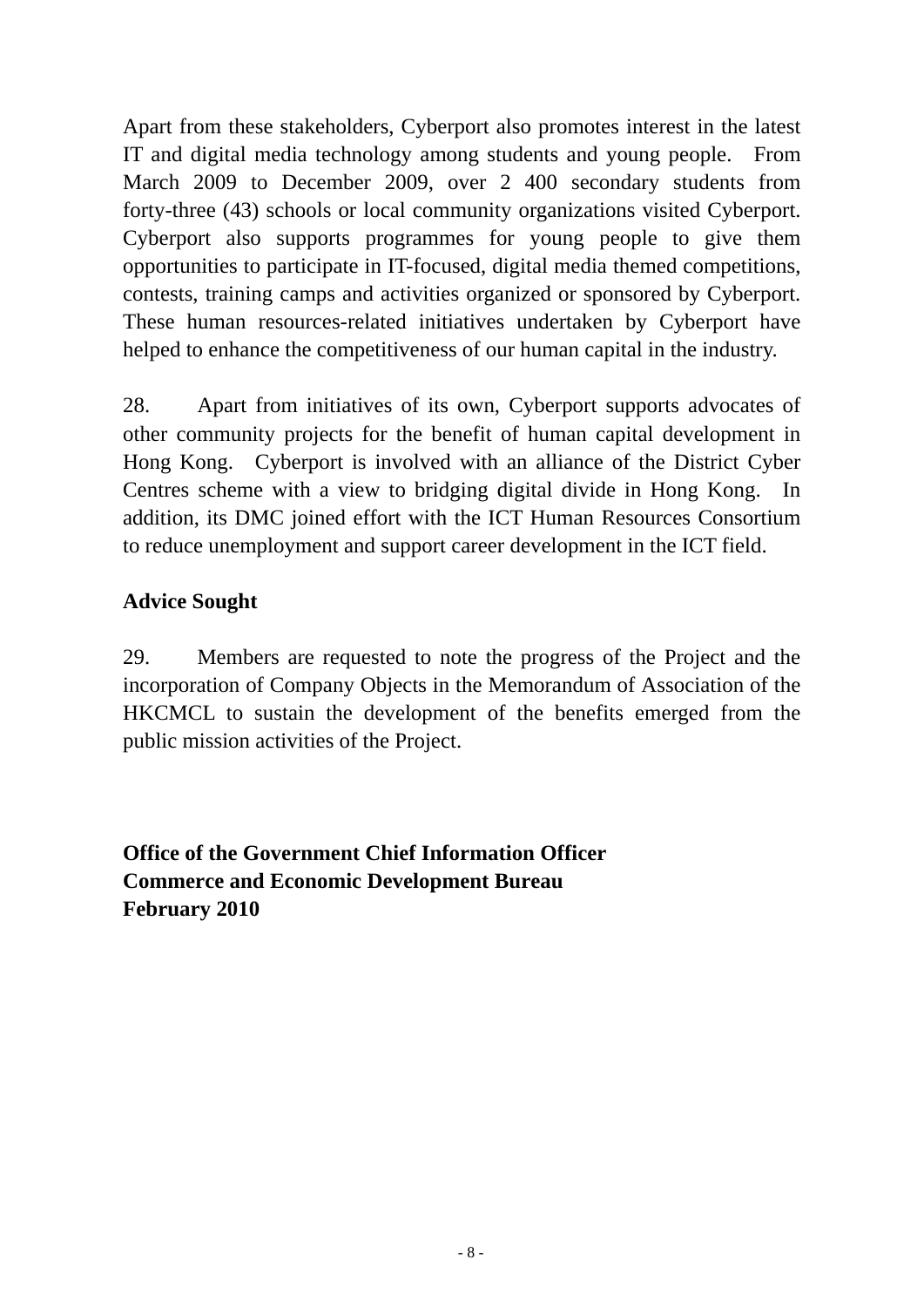# **Background of the Cyberport Project**

 The Cyberport Project (the Project) is a \$15.8 billion project to develop Hong Kong's Information Technology (IT) hub on a 24-hectare site at Telegraph Bay in the Southern District on the Hong Kong Island.

2. The prime objective of the Project is to support and promote innovation and technology development in Hong Kong through the creation of a strategic cluster of IT and related companies as well as a critical mass of professional talent in the territory. The Project comprises a Cyberport Portion and a Residential Portion. The Cyberport Portion was completed in June 2004 with four office buildings, a hotel and an arcade. The Residential Portion, Bel-Air, was completed in November 2008.

# **Public Missions**

3. Cyberport is operated by the Hong Kong Cyberport Management Company Limited, whose independent Board of Directors has adopted the following public missions :

- (a) To create a strategic cluster of quality IT and IT related companies critical to the development of Hong Kong into a leading digital city in the region;
- (b) To nurture and support the development of small and medium IT enterprises as an essential constituent of such a strategic cluster;
- (c) To provide a state-of-the-art infrastructure conducive to the creation of such a strategic cluster and its development;
- (d) To develop a regional centre of excellence in IT and digital media training for creating human capital through collaboration and partnership with the industry, academia, and research institutes and professional bodies;
- (e) To spearhead the development of the digital media industry through the provision of hardware, software and technical support; and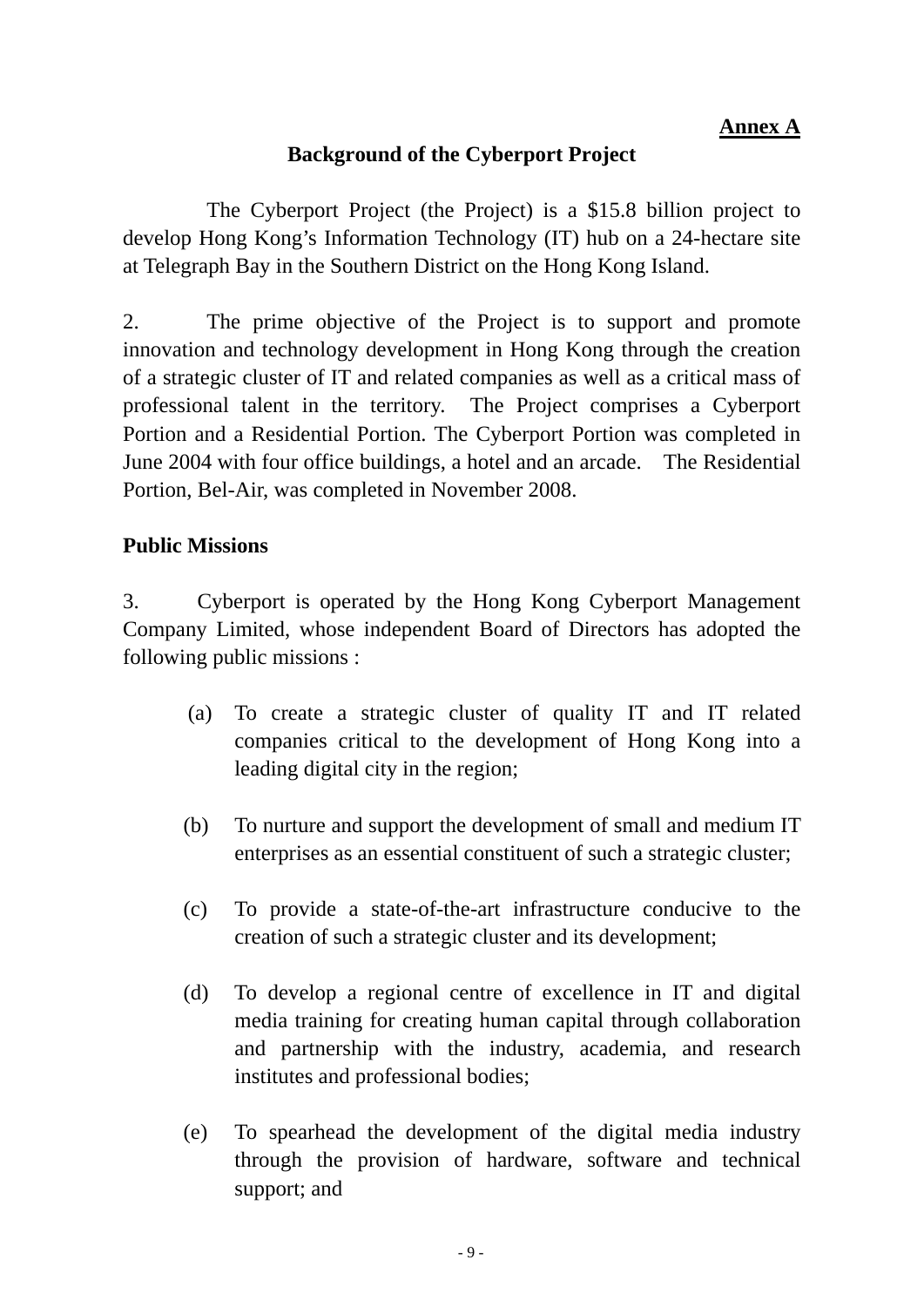(f) To promote the development of services and applications for wireless and mobile communications leveraging on Cyberport's excellent infrastructure and synergy.

## **Infrastructure and Industry Support**

4. The Cyberport spearheads the development of the wireless and mobile as well as digital entertainment sectors through the provision of important infrastructure and technical support facilities that are important resources for local small and medium enterprises in the IT sector.

5. Cyberport provides state-of-the-art technology infrastructure including campus-wide broadband network and open wireless network (WiFi) coverage to tenants and users.

# **Cyberport Tenancy**

6. All applications for tenancy at the Grade A offices at Cyberport are scrutinized by the Committee on Admission of Cyberport Office Tenants  $(CACOT)^3$  $(CACOT)^3$ ; only those meeting the criteria in support of Cyberport's public mission will be admitted as tenants.

## **Government Investment in Cyberport**

7. The Government's capital contribution to the Project has been determined to be \$7.93 billion including the Residential Portion Land Value at the time when the development right was granted to the Developer and the cost of \$1.10 billion for the basic infrastructure. The capital contribution of the Developer was \$4.36 billion.

8. Surplus proceeds from the sale of the residential units, after deducting reserve funds<sup>[4](#page-9-1)</sup> and relevant expenses are shared between the

<span id="page-9-0"></span> $\overline{a}$ <sup>3</sup> CACOT is responsible for advising the Cyberport Management on matters relating to the selection and admission of tenants for the offices provided in the Cyberport. Applicants which use or introduce new, leading-edge IT applications to Hong Kong will be given most favourable consideration.

<span id="page-9-1"></span><sup>&</sup>lt;sup>4</sup> There are different reserve funds for different purposes of the Project, such as the \$500 million Development Maintenance Fund (which was changed from \$200 million to \$500 million on 31 December 2003) is to be used by the HKCMCL for the purposes of the upkeep and maintenance of the Shared Cyberport Facilities.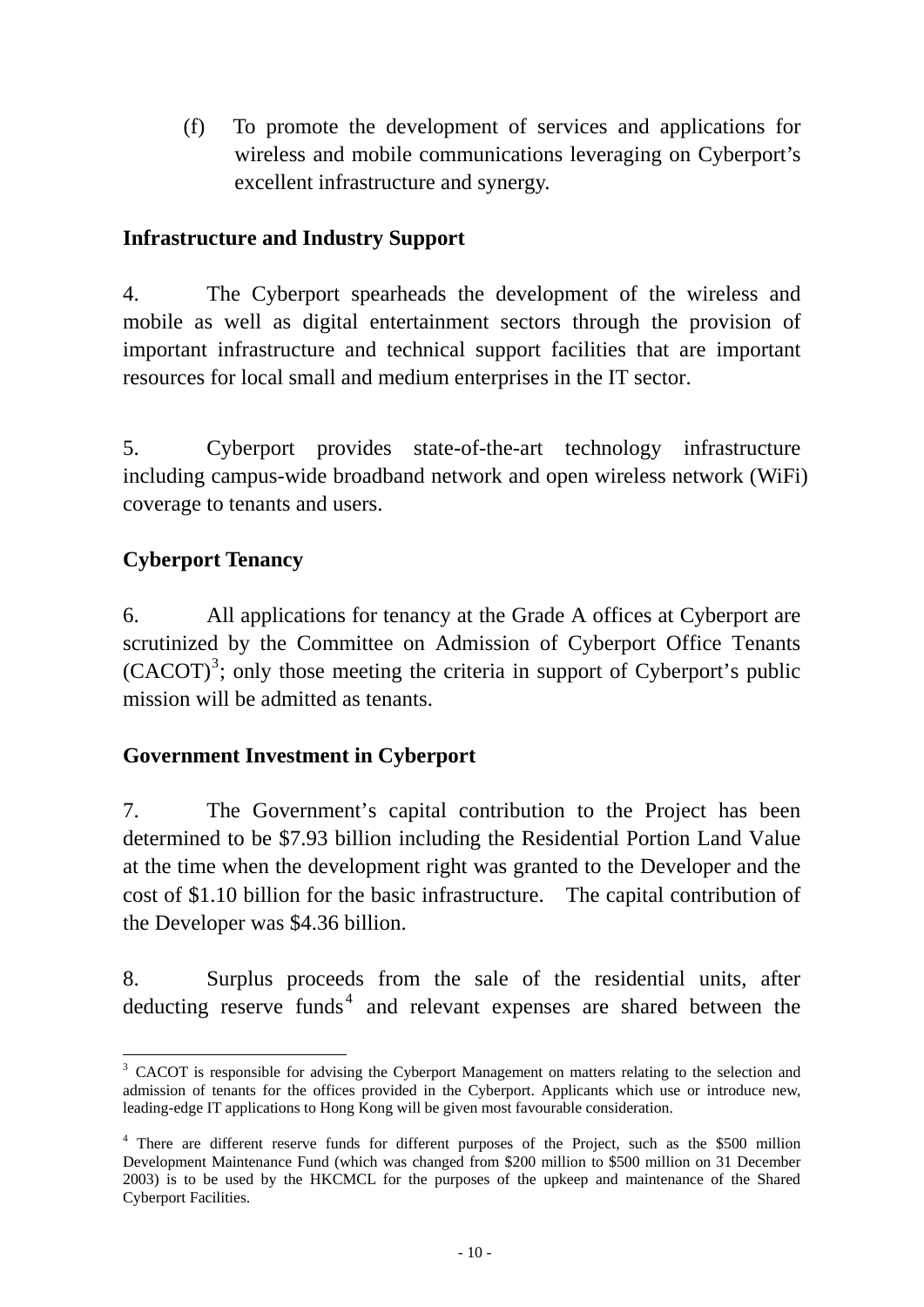Government and the Developer pro-rated to the respective capital contributions (Government –  $64.5\%$  and Developer –  $35.5\%$ ). The first distribution of surplus proceeds was made in 2004.

9. As of December 2009, the Government has received a total of about \$16.65 billion in surplus proceeds. Based on the latest forecast by the Developer, a cumulative total of up to \$18.45 billion in surplus distribution may be available to the Government for the duration of the entire Project, which will be completed around 2010; the actual amount will depend on the sale prices of the residential units.

10. Cyberport is a critical piece of infrastructure for the development and support of the IT and related industries in Hong Kong. By catalyzing the growth of the relevant industries, Cyberport will contribute significantly to the overall economic development of Hong Kong. This is the most important return on investment in Cyberport, which is wholly owned by the Government. As of March 2009, the market value of the Cyberport Portion was about \$5.08 billion according to an independent valuation.

**Office of the Government Chief Information Officer Commerce and Economic Development Bureau February 2010**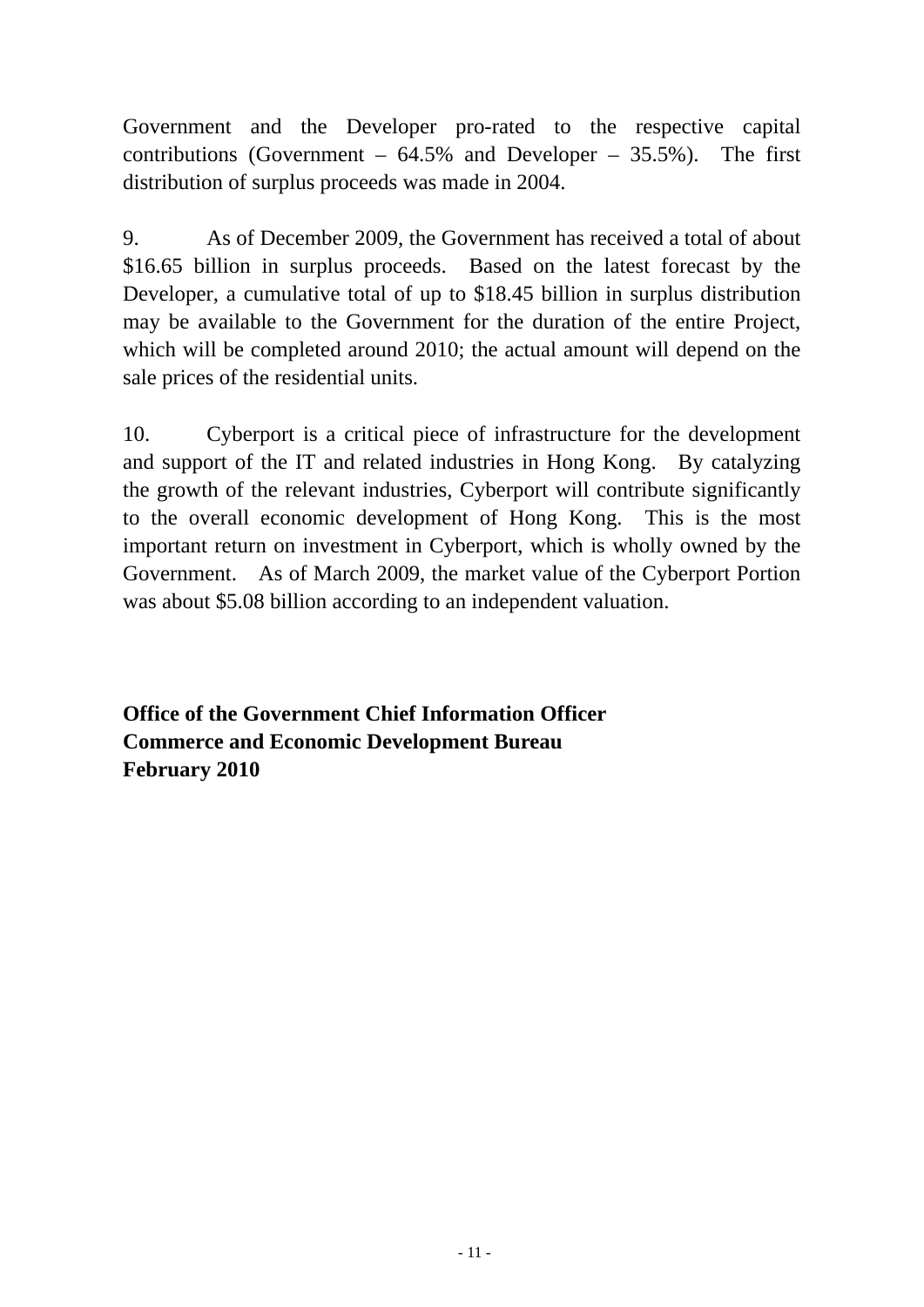## **Annex B**

### **HONG KONG CYBERPORT DEVELOPMENT HOLDINGS LIMITED**

### **CONSOLIDATED PROFIT AND LOSS ACCOUNT FOR THE YEAR ENDED 31ST MARCH 2009**

|                                                                                                                                  | Note           | 2007<br>HK\$                                                      | 2008<br>HK\$                                                       | 2009<br>HK\$                                                       |
|----------------------------------------------------------------------------------------------------------------------------------|----------------|-------------------------------------------------------------------|--------------------------------------------------------------------|--------------------------------------------------------------------|
| Revenue<br>Other income                                                                                                          | 1<br>1         | 3,877,364,786<br>63,772,863                                       | 3,657,696,216<br>80,641,038                                        | 4,336,420,824<br>42,918,636                                        |
|                                                                                                                                  |                | 3,941,137,649                                                     | 3,738,337,254                                                      | 4,379,339,460                                                      |
| Building management expenses<br>Staff costs<br>Information technology facilities<br>maintenance fee<br>Government rent and rates |                | (103, 961, 155)<br>(70,010,667)<br>(23,506,122)<br>(10, 644, 511) | (120, 178, 463)<br>(68, 148, 369)<br>(20, 307, 705)<br>(9,018,128) | (125, 238, 374)<br>(66, 326, 567)<br>(20, 925, 815)<br>(9,576,065) |
| Other operating expenses                                                                                                         | $\overline{2}$ | (81,993,945)                                                      | (78, 595, 003)                                                     | (86, 205, 943)                                                     |
| Operating expenses before depreciation                                                                                           |                | (290, 116, 400)                                                   | (296, 247, 668)                                                    | (308, 272, 764)                                                    |
| Operating profit before depreciation                                                                                             |                | 3,651,021,249                                                     | 3,442,089,586                                                      | 4,071,066,696                                                      |
| Depreciation                                                                                                                     | 4              | (260, 529, 071)                                                   | (256, 175, 221)                                                    | (236, 723, 085)                                                    |
| Finance costs                                                                                                                    |                | (26, 828)                                                         | (10, 809)                                                          | (199)                                                              |
| Profit before income tax                                                                                                         |                | 3,390,465,350                                                     | 3,185,903,556                                                      | 3,834,343,412                                                      |
| Income tax expenses                                                                                                              | 3              | (631, 474, 837)                                                   | (584, 829, 117)                                                    | (655, 396, 616)                                                    |
| Profit for the year                                                                                                              |                | 2,758,990,513                                                     | 2,601,074,439                                                      | 3,178,946,796                                                      |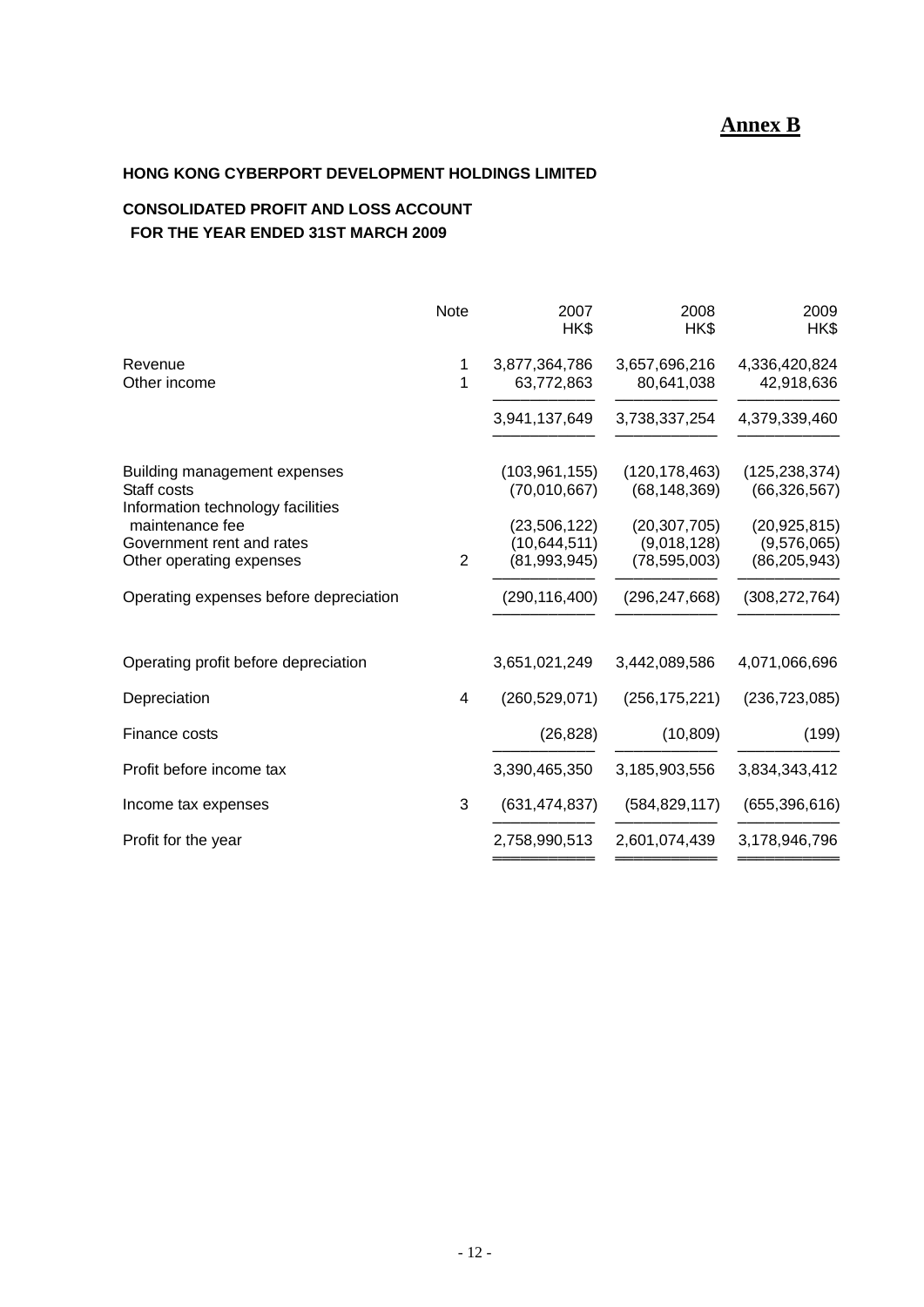#### **CONSOLIDATED BALANCE SHEET AS AT 31ST MARCH 2009**

|                                                                                                                           | Note          | 2007<br>HK\$                                      | 2008<br>HK\$                                       | 2009<br>HK\$                                |
|---------------------------------------------------------------------------------------------------------------------------|---------------|---------------------------------------------------|----------------------------------------------------|---------------------------------------------|
| <b>Non-current assets</b>                                                                                                 |               |                                                   |                                                    |                                             |
| Property, plant & equipment<br>Loans receivable<br>Deferred rental receivable                                             | 4             | 4,490,227,265<br>272,703<br>16,778,847            | 4,261,580,935<br>18,841<br>17,478,546              | 4,049,310,572<br>16,764,569                 |
| Held-to-maturity investments                                                                                              | 5,10          | 352,001,697                                       | 60,395,276                                         | 287,715,843                                 |
|                                                                                                                           |               | 4,859,280,512                                     | 4,339,473,598                                      | 4,353,790,984                               |
| <b>Current assets</b>                                                                                                     |               |                                                   |                                                    |                                             |
| Inventories, at cost<br>Trade and other receivables<br>Current portion of loans receivable<br>Amount due from shareholder | 6             | 2,033,276<br>18,134,635<br>677,573<br>2           | 843,302<br>27,623,733<br>253,829                   | 782,752<br>25,230,100<br>18,804             |
| Designated bank balance<br>Held-to-maturity investments<br>Cash and bank balances                                         | 5,10<br>5,10  | 3,033,315<br>233,563,159<br>717,755,707           | 207,106,669<br>342,592,247<br>491,446,779          | 241,962,648<br>100,455,241<br>1,063,389,619 |
|                                                                                                                           |               | 975, 197, 667                                     | 1,069,866,559                                      | 1,431,839,164                               |
| <b>Current liabilities</b>                                                                                                |               |                                                   |                                                    |                                             |
| Trade and other payables                                                                                                  |               | 42,910,135                                        | 50,437,328<br>47,221                               | 67,321,996                                  |
| Current portion of finance lease liabilities<br>Rental and other deposits<br>Income tax payable                           |               | 409,192<br>38,801,150<br>459,102,338              | 55,544,482<br>109,718,527                          | 57,913,293<br>104,976,276                   |
|                                                                                                                           |               | 541,222,815                                       | 215,747,558                                        | 230,211,565                                 |
| <b>Net current assets</b>                                                                                                 |               | 433,974,852                                       | 854,119,001                                        | 1,201,627,599                               |
| Total assets less current liabilities                                                                                     |               | 5,293,255,364                                     | 5,193,592,599                                      | 5,555,418,583                               |
| <b>Equity</b>                                                                                                             |               |                                                   |                                                    |                                             |
| Share capital<br>Capital reserve<br><b>Accumulated losses</b>                                                             | 7<br>8<br>9   | $\overline{c}$<br>5,255,383,384<br>(526,641,857)  | $\overline{2}$<br>5,269,709,403<br>(637, 567, 418) | 2<br>5,284,781,233<br>(287, 620, 622)       |
| <b>Total equity</b>                                                                                                       |               | 4,728,741,529                                     | 4,632,141,987                                      | 4,997,160,613                               |
| <b>Non-current liabilities</b>                                                                                            |               |                                                   |                                                    |                                             |
| Development maintenance fund<br>Facilities maintenance fund<br>Deferred income<br>Finance lease liabilities               | 5<br>10<br>11 | 500,000,000<br>50,000,000<br>14,466,614<br>47,221 | 500,000,000<br>50,000,000<br>11,450,612            | 500,000,000<br>50,000,000<br>8,257,970      |
|                                                                                                                           |               | 564,513,835                                       | 561,450,612                                        | 558,257,970                                 |
|                                                                                                                           |               | 5,293,255,364                                     | 5,193,592,599                                      | 5,555,418,583                               |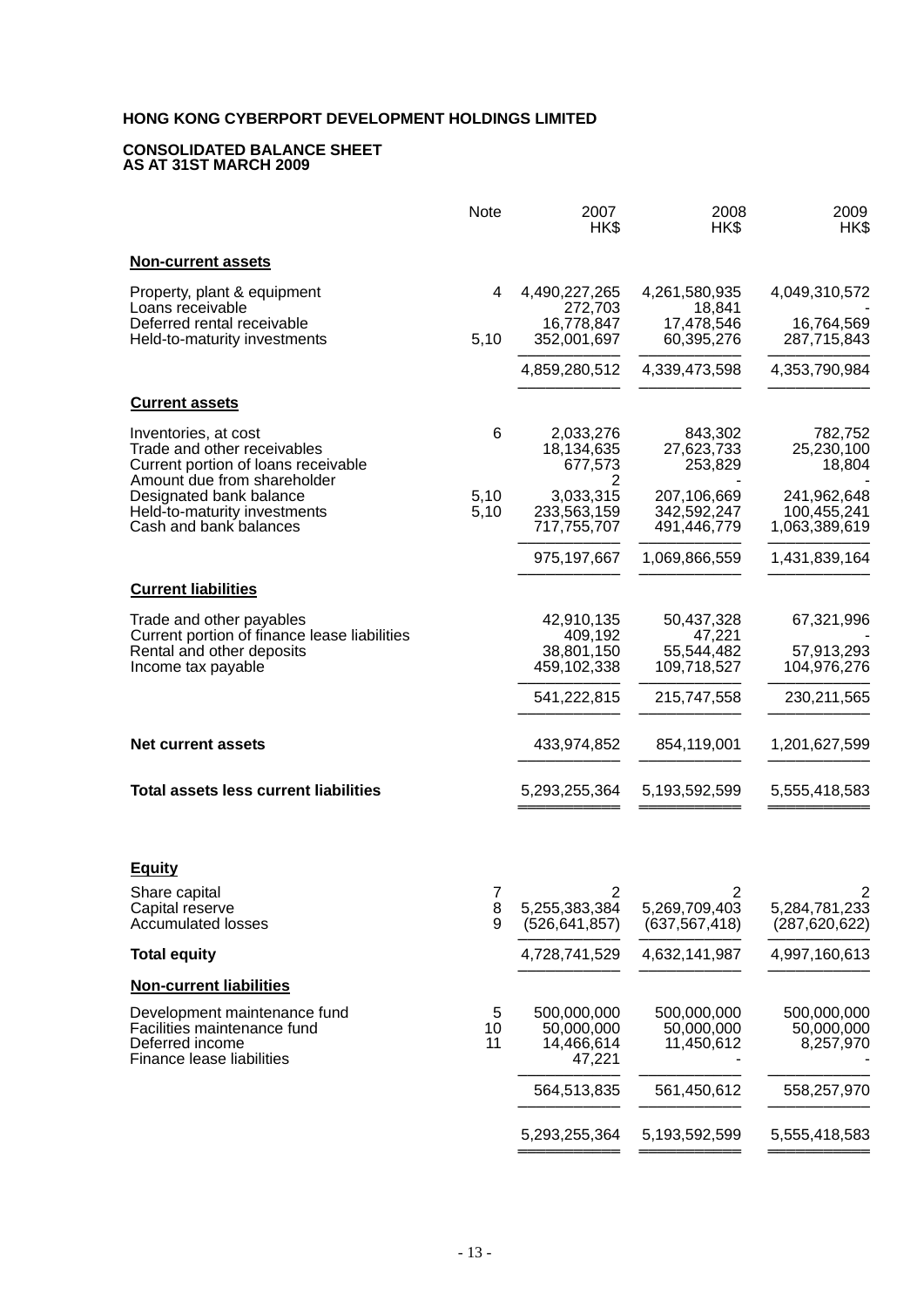### **NOTES TO THE FINANCIAL STATEMENTS**

#### 1. Revenue and other income

|                                                                          | 2007          | 2008          | 2009          |
|--------------------------------------------------------------------------|---------------|---------------|---------------|
|                                                                          | HK\$          | HK\$          | HK\$          |
| Revenue                                                                  |               |               |               |
| Rental income                                                            | 83,908,687    | 117,095,776   | 154,086,842   |
| Building management income                                               |               |               |               |
| Management fee income                                                    | 53,796,028    | 66,491,564    | 75,258,646    |
| Car park fee income                                                      | 5,530,213     | 6,915,113     | 7,998,543     |
| Other facilities income                                                  | 11,801,417    | 13,805,335    | 17,128,650    |
|                                                                          | 71,127,658    | 87,212,012    | 100,385,839   |
| Income from hotel operation                                              | 100,128,065   | 105,392,652   | 97,933,233    |
| Information technology facilities income                                 | 2,137,393     | 2,316,384     | 2,368,846     |
| Fees for usage of DMC and iResource Centre                               |               |               |               |
| (IRC) equipment and services                                             | 4,141,893     | 5,486,746     | 4,032,652     |
| Broadband service and installation fees                                  | 1,054,034     | 1,097,579     | 1,211,381     |
| Other incidental income                                                  | 270,148       | 232,371       | 875,404       |
|                                                                          | 262,767,878   | 318,833,520   | 360,894,197   |
| Project income                                                           | 3,614,596,908 | 3,338,862,696 | 3,975,526,627 |
|                                                                          | 3,877,364,786 | 3,657,696,216 | 4,336,420,824 |
| Other income                                                             |               |               |               |
| Amortisation of deferred income<br>Interest income from held-to-maturity | 25,818,216    | 26,623,236    | 17,774,190    |
| investments, net of amortisation of premium                              | 19,811,371    | 21,813,655    | 14,329,266    |
| Interest income on bank deposits                                         | 17,913,423    | 30,350,609    | 6,236,927     |
| Interest income on designated bank balance                               | 150,676       | 1,777,973     | 4,535,024     |
| Interest income on loans receivable                                      | 79,177        | 75,565        | 43,229        |
|                                                                          | 63,772,863    | 80,641,038    | 42,918,636    |
|                                                                          | 3,941,137,649 | 3,738,337,254 | 4,379,339,460 |
|                                                                          |               |               |               |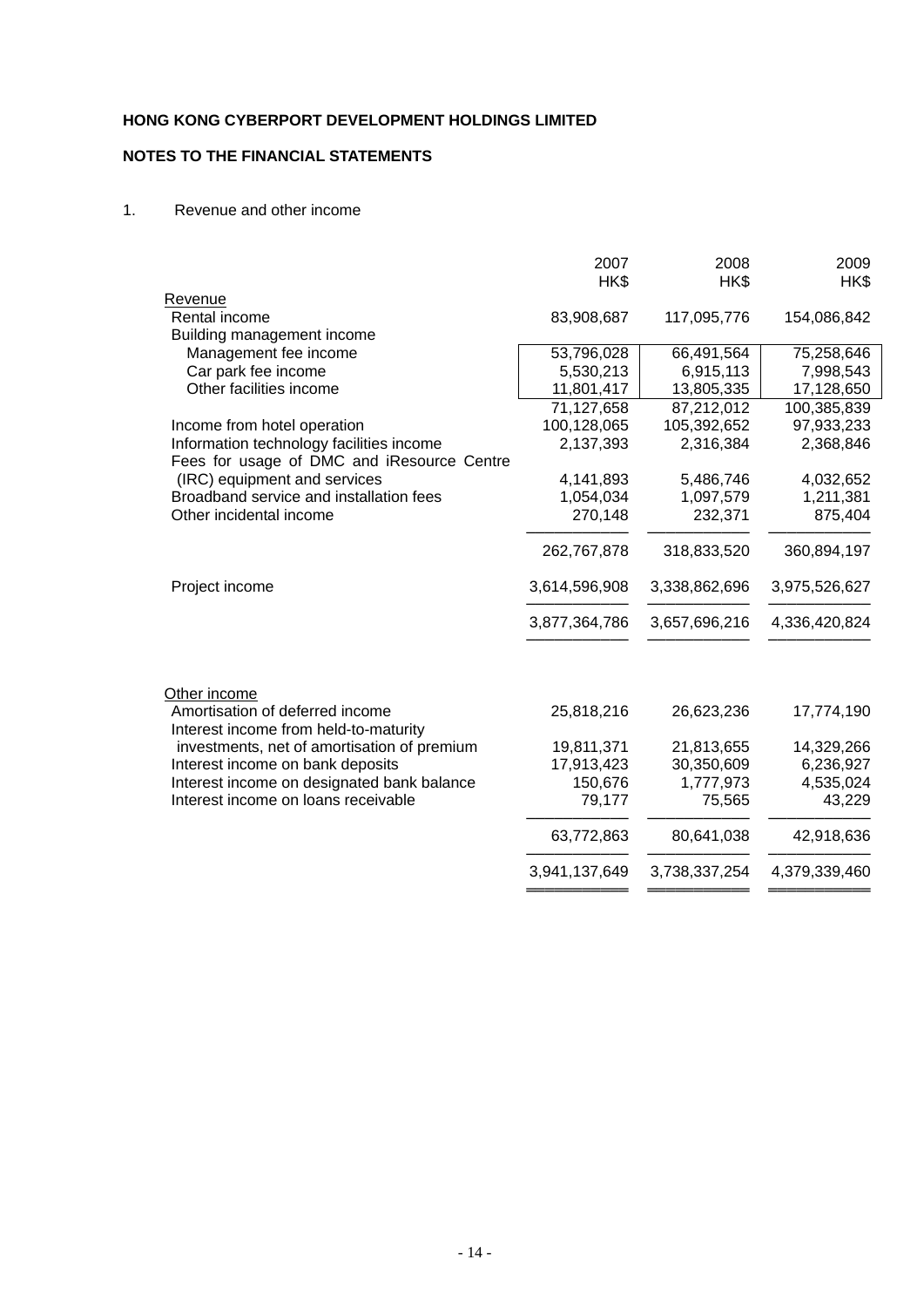### **NOTES TO THE FINANCIAL STATEMENTS**

#### 2. Other operating expenses

|                                               | 2007<br>HK\$ | 2008<br>HK\$ | 2009<br>HK\$ |
|-----------------------------------------------|--------------|--------------|--------------|
| Insurance                                     |              |              |              |
| - Hotel                                       | 591,051      | 192,992      | 398,582      |
| - Others                                      | 2,747,654    | 2,793,447    | 2,329,778    |
|                                               | 3,338,705    | 2,986,439    | 2,728,360    |
| Professional fees                             | 8,723,826    | 2,920,977    | 3,983,432    |
| Marketing, promotion and project expenses     | 12,742,514   | 17,388,684   | 17,865,594   |
| <b>Travelling expenses</b>                    | 587.879      | 551.942      | 528,900      |
| Transportation                                | 480,000      | 480,000      | 480,000      |
| Broadband service and installation expenses   | 669,310      | 682.805      | 829,610      |
| Other hotel operation expenses                | 42.757.954   | 40.493.591   | 42,020,872   |
| Other DMC, IRC & IncuTrain operating expenses | 10,807,116   | 10,727,434   | 15,769,746   |
| Other miscellaneous expenses                  | 1,886,641    | 2,363,131    | 1,999,429    |
|                                               |              |              |              |
|                                               | 81,993,945   | 78,595,003   | 86,205,943   |
|                                               |              |              |              |

#### 3. Income tax expenses

Hong Kong profits tax has been provided at the rate of 16.5% on the estimated assessable profits for the year.

#### 4. Property, plant and equipment

Property, plant and equipment are stated at historical cost less accumulated depreciation and impairment losses. Historical cost includes expenditure that is directly attributable to the acquisition of the items.

 Depreciation of property, plant and equipment is calculated using the straight-line method to allocate cost to their residual values over their estimated useful lives. The principal annual rates in use are as follows:

| <b>Buildings</b>                         | Over the period of the lease |
|------------------------------------------|------------------------------|
| Building services and support facilities | 10%                          |
| Information technology facilities        | <b>20%</b>                   |
| DMC, IRC and IncuTrain equipment         | $20\% - 33\frac{1}{3}\%$     |
| Leasehold improvements                   | 10%                          |
| Furniture and equipment                  | $10\% - 20\%$                |
| Motor vehicles                           | <b>20%</b>                   |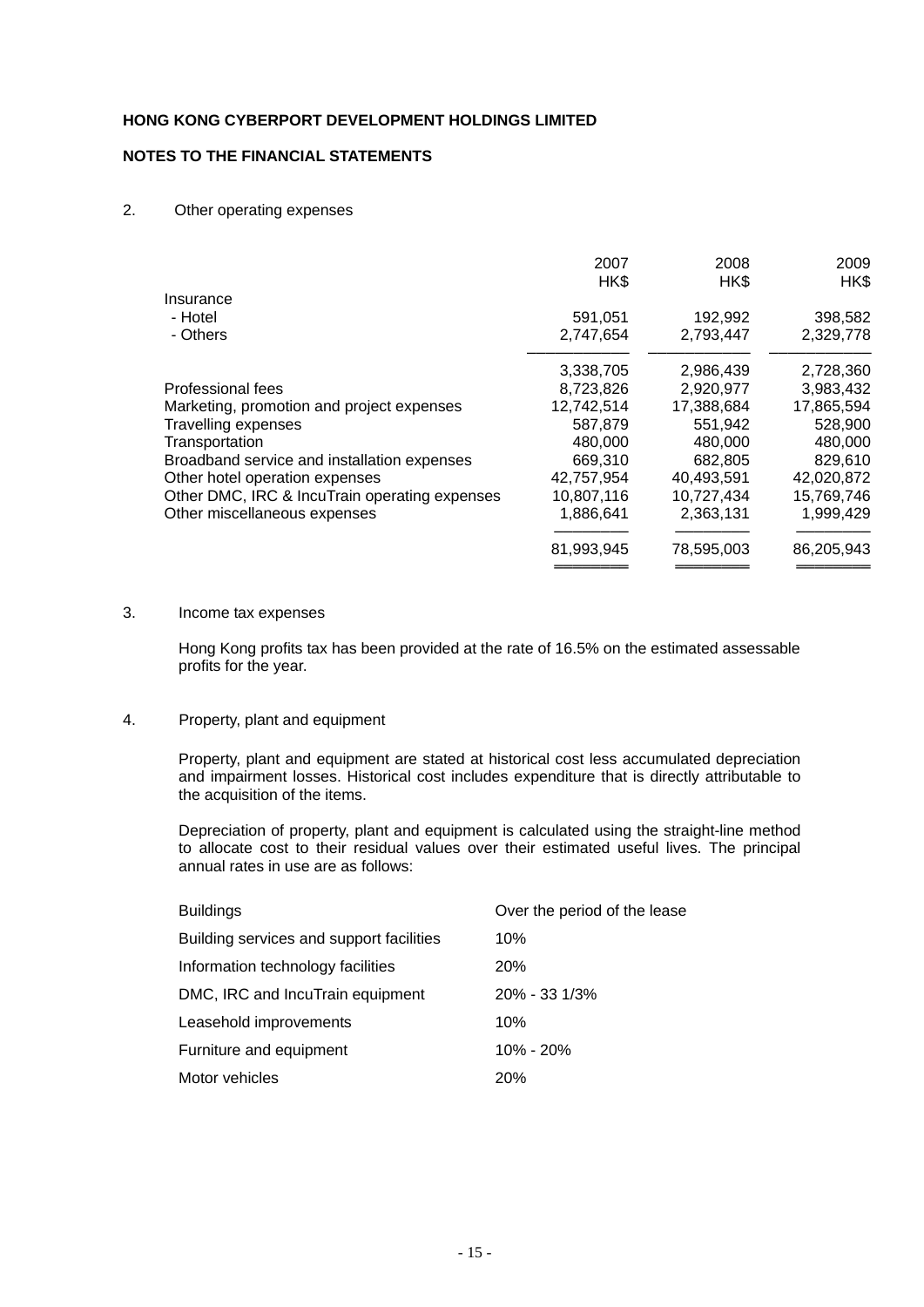### **NOTES TO THE FINANCIAL STATEMENTS**

### 4. Property, plant and equipment (continued)

|                     |                  | <b>Building</b>    | Information | DMC, IRC      |              | Furniture   |          |               |
|---------------------|------------------|--------------------|-------------|---------------|--------------|-------------|----------|---------------|
|                     |                  | services and       | technology  | and IncuTrain | Leasehold    | and         | Motor    |               |
|                     | <b>Buildings</b> | support facilities | facilities  | equipment     | improvements | equipment   | vehicles | Total         |
|                     | HK\$             | HK\$               | HK\$        | HK\$          | HK\$         | HK\$        | HK\$     | HK\$          |
| Cost                |                  |                    |             |               |              |             |          |               |
| At 1 April 2006     | 3,832,061,688    | 1,153,153,118      | 222,089,616 | 56,589,019    | 3,295,510    | 12,094,901  | 702,668  | 5,279,986,520 |
| Handover from       |                  |                    |             |               |              |             |          |               |
| Developer           |                  |                    | 5,067,951   |               |              |             |          | 5,067,951     |
| Additions           |                  |                    | 1,062,211   | 1,147,840     | 399,200      | 4,108,853   |          | 6,718,104     |
| Disposals           |                  |                    | (43, 940)   |               |              |             |          | (43,940)      |
| Reclassification    |                  |                    | 1,185,477   | 122,218       |              | (1,307,695) |          |               |
| At 31 March 2007    | 3,832,061,688    | 1,153,153,118      | 229,361,315 | 57,859,077    | 3,694,710    | 14,896,059  | 702,668  | 5,291,728,635 |
| Handover from       |                  |                    |             |               |              |             |          |               |
| Developer           |                  |                    | 14,326,019  |               |              |             |          | 14,326,019    |
| Additions           |                  |                    | 2,327,880   | 358,222       | 4,461,564    | 6,095,515   |          | 13,243,181    |
| Disposals           |                  | (17,500)           | (49, 846)   |               |              | (18, 928)   |          | (86, 274)     |
| At 31 March 2008    | 3,832,061,688    | 1,153,135,618      | 245,965,368 | 58,217,299    | 8,156,274    | 20,972,646  | 702,668  | 5,319,211,561 |
| Handover from       |                  |                    |             |               |              |             |          |               |
| Developer           |                  |                    | 10,602,806  |               | 2,997,150    | 1,471,874   |          | 15,071,830    |
| Additions           |                  |                    | 484,504     | 312,502       | 733,653      | 7,922,281   |          | 9,452,940     |
| Disposals           |                  |                    |             |               |              | (85,700)    |          | (85,700)      |
| At 31 March 2009    | 3,832,061,688    | 1,153,135,618      | 257,052,678 | 58,529,801    | 11,887,077   | 30,281,101  | 702,668  | 5,343,650,631 |
| Accumulated         |                  |                    |             |               |              |             |          |               |
| depreciation        |                  |                    |             |               |              |             |          |               |
| At 1 April 2006     | 164,189,442      | 243,342,062        | 109,228,179 | 20,084,898    | 572,551      | 3,118,913   | 457,492  | 540,993,537   |
| Charge for the year | 83,098,299       | 115,315,312        | 45,172,098  | 13,423,022    | 1,011,007    | 2,368,800   | 140,533  | 260,529,071   |
| <b>Disposals</b>    |                  |                    | (21, 238)   |               |              |             |          | (21, 238)     |
| Reclassification    |                  |                    | 256,853     | 70,735        |              | (327, 588)  |          |               |
| At 31 March 2007    | 247,287,741      | 358,657,374        | 154,635,892 | 33,578,655    | 1,583,558    | 5,160,125   | 598,025  | 801,501,370   |
| Charge for the year | 83,098,299       | 115,315,021        | 43,061,853  | 10,524,274    | 1,125,307    | 2,950,735   | 99,732   | 256,175,221   |
| <b>Disposals</b>    |                  | (6,709)            | (38, 217)   |               |              | (1,039)     |          | (45, 965)     |
| At 31 March 2008    | 330,386,040      | 473,965,686        | 197,659,528 | 44,102,929    | 2,708,865    | 8,109,821   | 697,757  | 1,057,630,626 |
| Charge for the year | 83,098,299       | 115,313,562        | 24,140,507  | 9,503,060     | 1,174,974    | 3,487,772   | 4,911    | 236,723,085   |
| Disposals           |                  |                    |             |               |              | (13,652)    |          | (13, 652)     |
| At 31 March 2009    | 413,484,339      | 589,279,248        | 221,800,035 | 53,605,989    | 3,883,839    | 11,583,941  | 702,668  | 1,294,340,059 |
| Net book value      |                  |                    |             |               |              |             |          |               |
| At 31 March 2007    | 3,584,773,947    | 794,495,744        | 74,725,423  | 24,280,422    | 2,111,152    | 9,735,934   | 104,643  | 4,490,227,265 |
| At 31 March 2008    | 3,501,675,648    | 679,169,932        | 48,305,840  | 14,114,370    | 5,447,409    | 12,862,825  | 4,911    | 4,261,580,935 |
| At 31 March 2009    | 3,418,577,349    | 563,856,370        | 35,252,643  | 4,923,812     | 8,003,238    | 18,697,1605 |          | 4,049,310,572 |
|                     |                  |                    |             |               |              |             |          |               |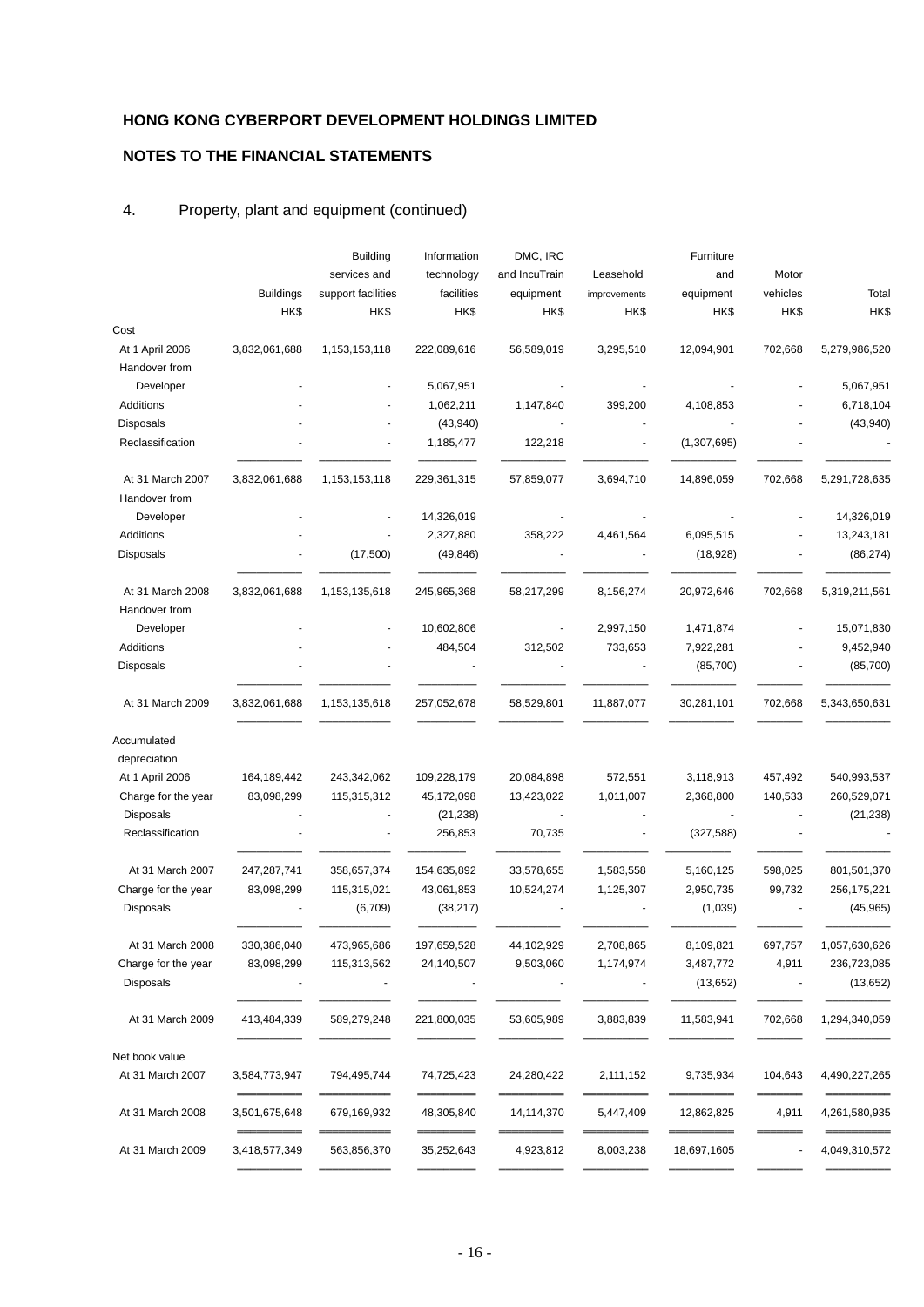### **NOTES TO THE FINANCIAL STATEMENTS**

- 5**.** It represents a fund received by the group in accordance with the terms of the Project Agreement for the purpose of financing the upkeep and maintenance of the Shared Cyberport Facilities. This fund is subject to final assessment and is separately deposited into designated bank accounts. Certain portion of the fund is placed into various investments.
- 6. Inventories comprise hotel stocks and consumables and are stated at the lower of cost and net realisable value. Costs are calculated on weighted average basis. Net realisable value is the price at which inventories can be sold or realised in the normal course of business after allowing for the costs of realisation.
- 7. Share capital

|                                     | 2007<br>HK\$ | 2008<br>HK\$ | 2009<br>HK\$ |
|-------------------------------------|--------------|--------------|--------------|
| Authorised:                         |              |              |              |
| 1,000 ordinary shares of HK\$1 each | 1,000        | 1,000        | 1,000        |
| Issued and fully paid:              |              |              |              |
| 2 ordinary shares of HK\$1 each     | 2            | 2            | 2            |

8. In accordance with the terms of the Project Agreement and the Sub-lease Agreement, Cyberport 1, Cyberport 2, Cyberport 3, Cyberport 4, the Arcade and the Hotel were handed over from the Developer at nil consideration, resulting in a capital reserve.

|                                                                 | 2007<br>HK\$               | 2008<br>HK\$                | 2009<br>HK\$                |
|-----------------------------------------------------------------|----------------------------|-----------------------------|-----------------------------|
| At the beginning of the year<br>Handover of plant and equipment | 5,250,315,433<br>5,067,951 | 5,255,383,384<br>14,326,019 | 5,269,709,403<br>15,071,830 |
| At the end of the year                                          | 5,255,383,384              | 5,269,709,403               | 5,284,781,233               |
| Accumulated losses carried forward                              |                            |                             |                             |
|                                                                 | 2007<br>HK\$               | 2008<br>HK\$                | 2009<br>HK\$                |
| Accumulated profits before depreciation                         |                            | 3,132,063,208               | 3,835,719,437               |
| Accumulated depreciation                                        | (801, 501, 370)            | (1,057,630,626)             | (1,294,340,059)             |
| Accumulated profits after depreciation                          | 2,389,358,143              | 2,074,432,582               | 2,541,379,378               |
| Dividend                                                        | (2,916,000,000)            | (2,712,000,000)             | (2,829,000,000)             |
| Accumulated losses carried forward                              | (526, 641, 857)            | (637, 567, 418)             | (287, 620, 622)             |
|                                                                 |                            | 3,190,859,513               |                             |